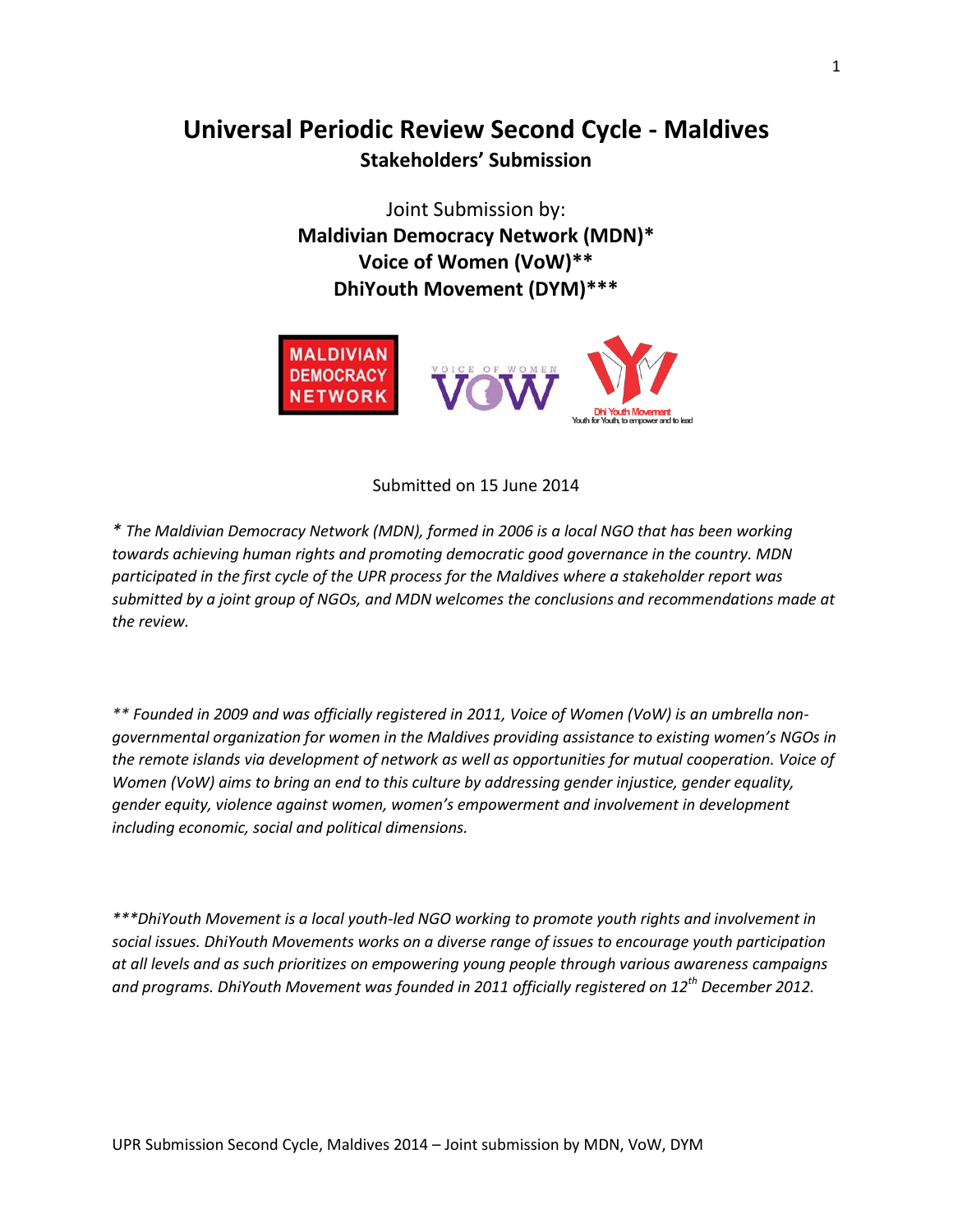#### **Contact Persons:**

**Shahindha Ismail, Ms Executive Director Maldivian Democracy Network** H. Hulhugali – 4<sup>th</sup> Floor, Karankaa Magu, Male', Maldives Email: [shahindha.ismail@mvdemocracynetwork.org](mailto:shahindha.ismail@mvdemocracynetwork.org) / [office@mvdemocracynetwork.org](mailto:office@mvdemocracynetwork.org) Tel: + 960 3343609 / +960 7781364 Website[: www.mvdemocracynetwork.org](http://www.mvdemocracynetwork.org/)

**Aishath Azima, M Vice Chairperson Voice of Women** Email: aaxima@gmail.com Tel: + 960 7788005 Website: www.voiceofwomen.org

**Azzam Ibrahim, Mr Executive Director DhiYouth Movement** Email: dhiyouthmovement@gmail.com Tel: (+960) 753 7259 / 994 0205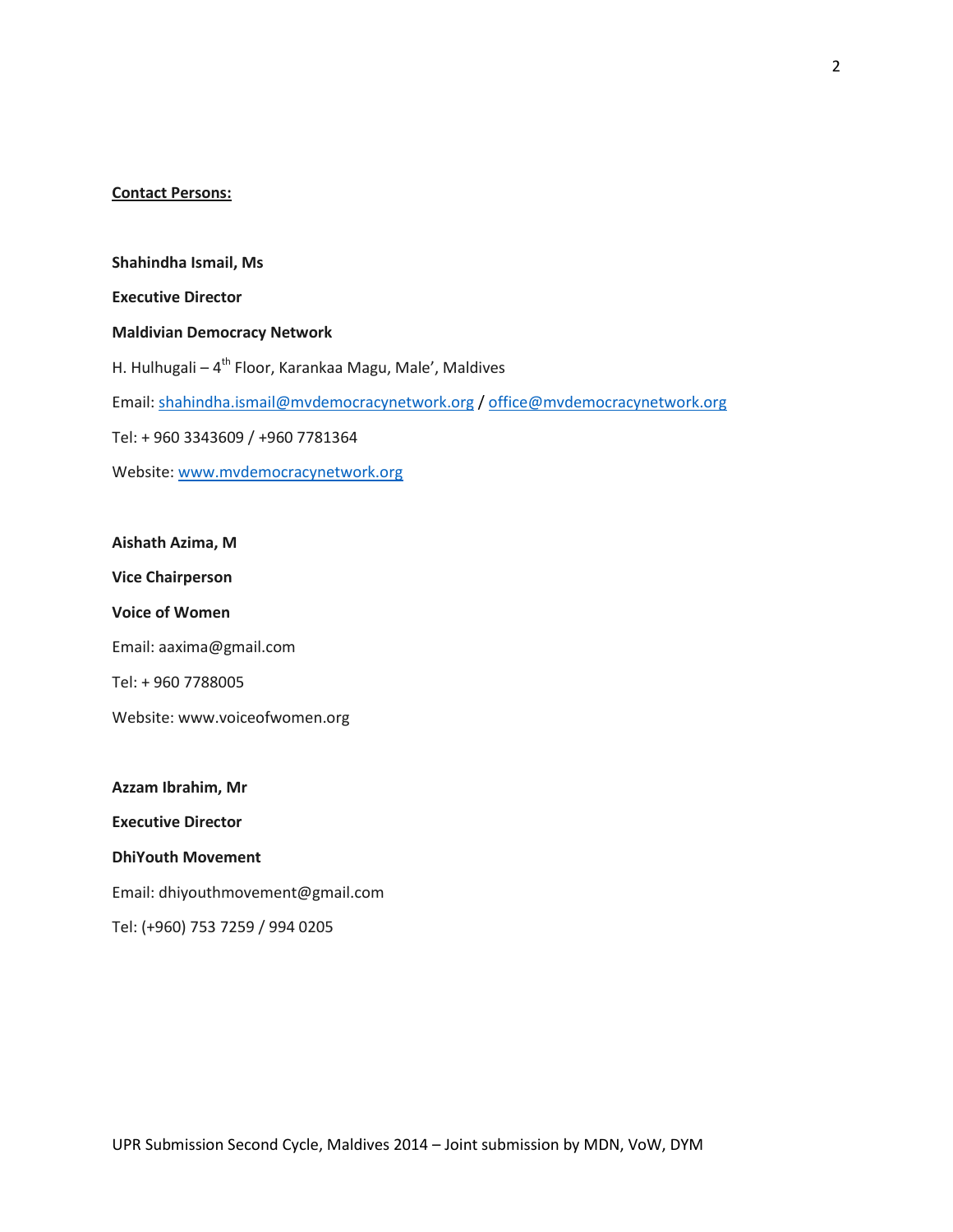- 1. This submission seeks to explore the measures that the Maldives intend to take on matters that have not progressed since the last review, and highlight new developments since the review.
- 2. The following sections of the report will highlight areas of concern that has developed over the reporting period from 2010 to date. The report will look at human rights issues in relation to international obligations and domestic legislation.

#### **Domestic Concerns**

- 3. This joint submission will focus on the following areas in the context of the Maldives:
	- 1. The Death Penalty
	- 2. Justice
	- 3. Migrant Workers
	- 4. Women's Rights
	- 5. Torture and Police Brutality

# **THE DEATH PENALTY**

 $\overline{\phantom{a}}$ 

#### **International Obligations**

4. The Maldives rejected the recommendations to ratify the Second Optional Protocol to the ICCPR that prohibits the death penalty in all circumstances.

# **Constitutional and Legislative Framework**

- 5. The Article 21 of the Constitution of Maldives assures the right to life of every person, subject to Article 16 which allows for legislation that can limit this right.
- 6. The Clemency Act (law number 2/2010) does not provide space for clemency of anyone sentenced the death sentence.
- 7. The death sentence has been prescribed in the Maldives Penal Code (currently in force) since 1968<sup>1</sup>. It is also prescribed in the new Penal Code which will come into force on the  $14<sup>th</sup>$  April

 $<sup>1</sup>$  Law number 1/66, Maldivian Penal Code, Chapter 3, section 88(d)</sup>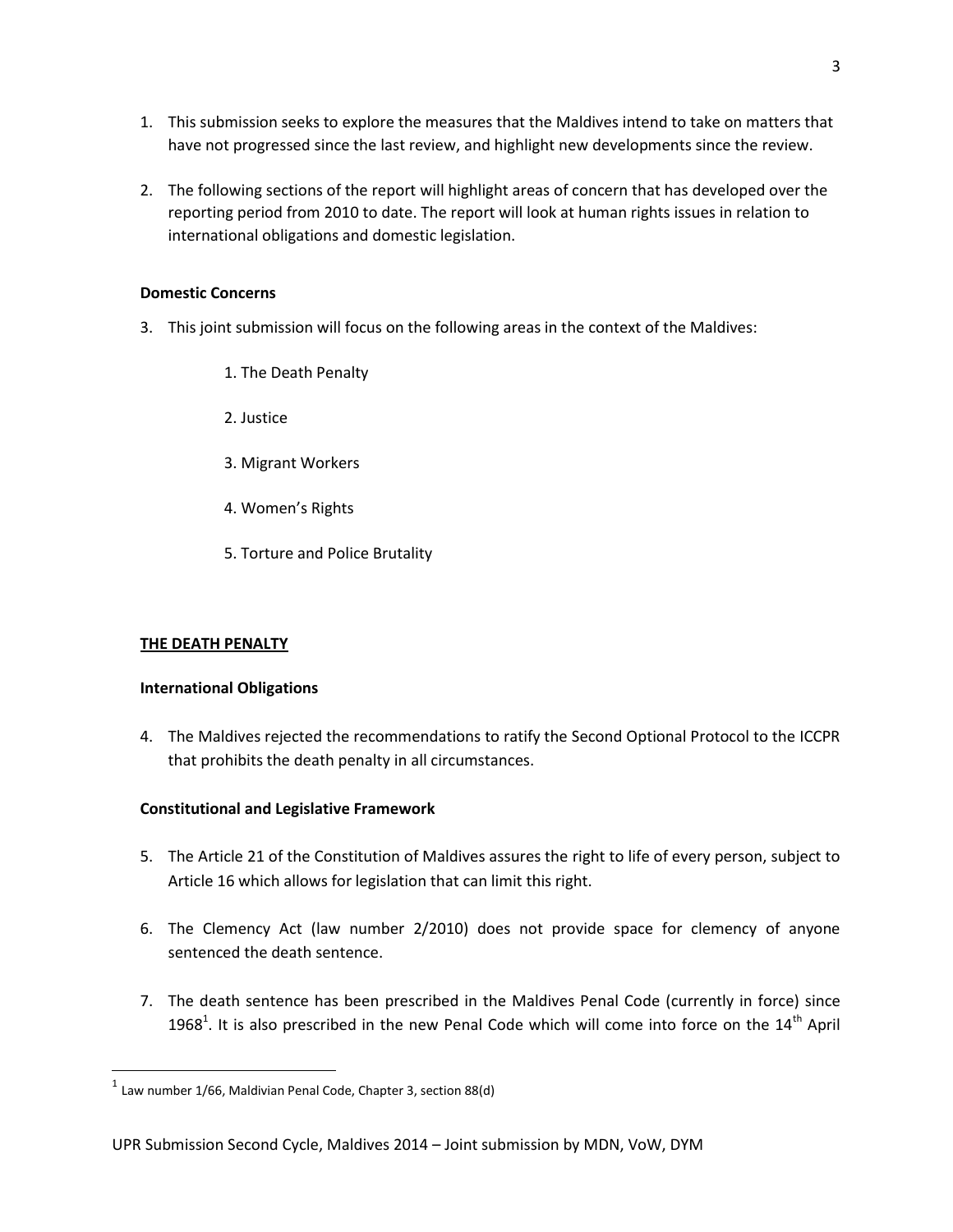2015. The only difference in the prescription of the death sentence in the new Penal Code is that it requires practical certainty in sentencing rather than the current requirement of being beyond reasonable doubt. The government on  $27<sup>th</sup>$  April 2014 adopted regulations on implementing the Death Penalty further substantiating their stance on it. There have been calls to repeal the death penalty by the UN Human rights office<sup>2</sup>, however, the regulation on executing the death penalty has been enforced by the Ministry of Home Affairs.

- 8. There was no public consultation regarding implementing the death penalty.
- 9. The regulation on the implementation of the death sentence have not been reviewed for compliance with the Constitution. Questions have been raised by Islamic groups about whether the death sentence can be carried out with a lethal injection as prescribed in the regulation<sup>3</sup>. The regulation state that the convicted may be executed by lethal injection providing that the Supreme Court upholds the death sentence, and if all heirs of the victim desire *qisaas* - the heirs right to ask for the murderer's death.

#### **Concerns**

- 10. The regulation has not been reviewed for compliance with international human rights law and best practices. The regulation clearly contradicts with the CRC by prescribing a deferred sentence on minors, whereby a child sentenced to death is prescribed to be killed upon reaching the age of 18 years. It is similarly reflected in the current and draft Penal Codes. The regulation mandates a process of under 30 days in which the President has to order the killing, providing little or no avenue for appeal or reconsideration. The draft Penal Code does allow an appeal process for the death sentence, and the sentence can only be carried out following the final verdict by the Supreme Court. It is of grave concern that persons facing the sentence before the enactment of the new Penal Code will not receive the appeal process.
- 11. So far the death sentence has only been passed for the offense of murder even though the current Penal Code has prescription for the death sentence for other offenses. The last judicial execution in the country was in 1952 and a moratorium on the death penalty has been practiced since then. Twenty people have since been served the death sentence, none of which have been implemented. One such case was overturned by the High Court<sup>4</sup>.
- 12. Section 29 of the current Penal Code allows for the death sentence to be passed for offenses against the State. Although this punishment has never been awarded, the capacity of the Maldivian judiciary on this matter is questionable. The judiciary has been reported as

<sup>2</sup> http://minivannews.com/politics/maldives-should-repeal-the-death-penalty-un-human-rights-office-83772

 $^3$  http://minivannews.com/politics/islamic-justice-or-state-sponsored-murder-83974

<sup>4</sup> http://www.haveeru.com.mv/news/54607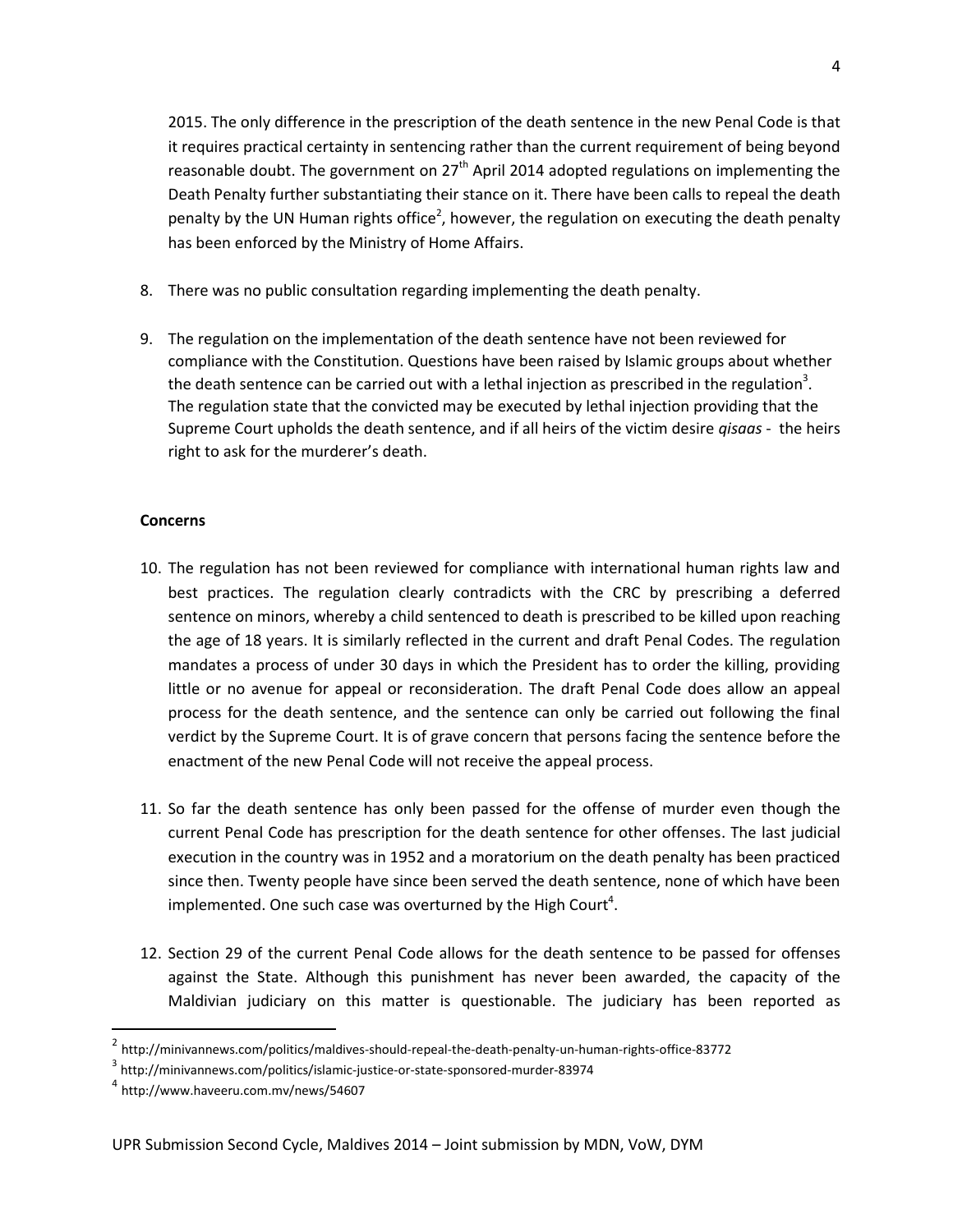"politicised" and "a regular doer of injustice" international experts<sup>5</sup>. Analysis of the academic background of judges in the Maldives show that it is below the tenth grade in most judges<sup>6</sup>. Thus, it is feared that the application of death penalty may not be removed from bias, and innocent lives may be lost with the implementation of the sentence<sup>7</sup>.

# **Recommendations**

*a) That the government of Maldives revoke the Regulation on the Implementation of the Death Penalty and revert to the long-held moratorium on the death sentence in Maldives.*

#### **RIGHTS OF THE MIGRANT WORKER**

#### **International Obligations**

 $\overline{a}$ 

13. The Maldives has ratified six core conventions of the ILO in addition to the ICCPR and CEDAW.

# **Constitutional and Legislative framework**

- 14. The Chapter of Rights of the Maldivian Constitution clearly prescribes for Maldives to ensure and protect the rights of all employees and workers. Further, it assures that every worker shall be employed in a safe environment and receive a remuneration worthy of their duties, in addition to sufficient time for rest and recreation. The Constitution prohibits forced labour and slavery.
- 15. Employment Act (law number 2/2008).
- 16. The Prevention of Human Trafficking Act came into force in December 2013 following international concern over the situation of trafficking in the Maldives, and the threat of impending migration to a tier 3 placement in the US State Department Trafficking in Persons Report.
- 17. The government also enforced the Regulation on Migrant Workers in the Maldives. The regulation ensures basic rights of the migrant worker in Maldives.

<sup>5</sup> http://minivannews.com/politics/comment-maldives-judiciary-unreformed-and-unrepentant-45492

<sup>&</sup>lt;sup>6</sup> http://www.supremecourt.gov.mv/mediafolder/international\_conference\_of\_jurists.pdf

 $^7$  http://edition.cnn.com/2014/05/01/world/asia/maldives-death-penalty/

UPR Submission Second Cycle, Maldives 2014 – Joint submission by MDN, VoW, DYM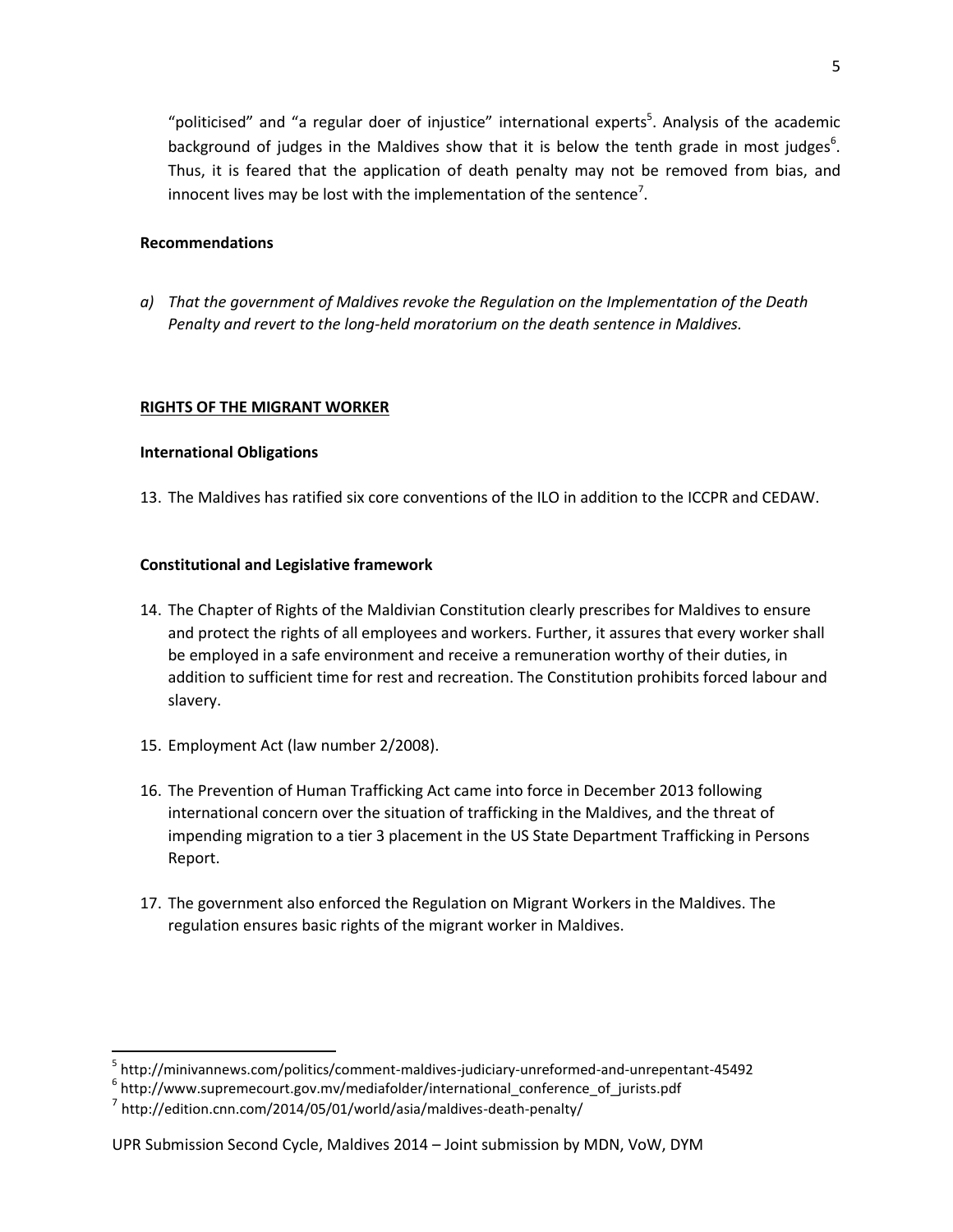#### **Concerns**

- 18. There is an estimated 200,000 migrant workers living in Maldives<sup>8</sup>. While most of the workers are employed and reside in the capital city Male', a considerable portion of migrant workers are employed in agricultural islands, industrial islands and resort islands. The largest number of migrant workers are employed in manual labour such as construction, garbage disposal, janitorial services and farming. Close to 44,000 are undocumented migrants<sup>9</sup>. Most workers (migrants) face the problems of enforced labour, fraudulent recruitment, confiscated travel and identity documents, enforced sex labour, with-held wages and debt-bondage. They are also frequently refused food, and housed in extremely poor conditions. Diplomats have labeled Maldives to be enslaving migrant workers<sup>10</sup>. Those facing such problems are especially migrant workers from Bangladesh.
- 19. None of these migrant workers have the freedom to openly practice any religion but Islam.
- 20. Migrant workers, however, are free to practice their own religion in private. Most religions practiced by the migrants require attendance to their place of worship.

# **Recommendations**

- *b) That the government of Maldives make an inventory of the human rights situation of all migrant workers in the country in the form of a comprehensive study, and take necessary steps and / or action against perpetrators for mistreatment and denial of fundamental rights to these migrant workers, and ensure them redress and justice for their suffering with immediate effect;*
- *c) That the government of Maldives not delay any further the ratification of the ICRMW.*

# **THE JUDICIARY**

l

# **International obligations**

21. Maldives accepted the recommendation to further strengthen an independent judiciary and develop a professional code of conduct for judges. The Judicial Service Commission adopted a professional code of conduct for judges on 30 December 2009.

<sup>&</sup>lt;sup>8</sup> http://minivannews.com/politics/transparency-maldives-highlights-plight-of-migrant-workers-on-may-day-83914

<sup>&</sup>lt;sup>9</sup> http://minivannews.com/society/government-plans-massive-operation-to-deport-undocumented-workers-83514

<sup>&</sup>lt;sup>10</sup> http://minivannews.com/society/maldives-enslaving-migrant-workers-by-withholding-passports-warns-indianofficial-45646

UPR Submission Second Cycle, Maldives 2014 – Joint submission by MDN, VoW, DYM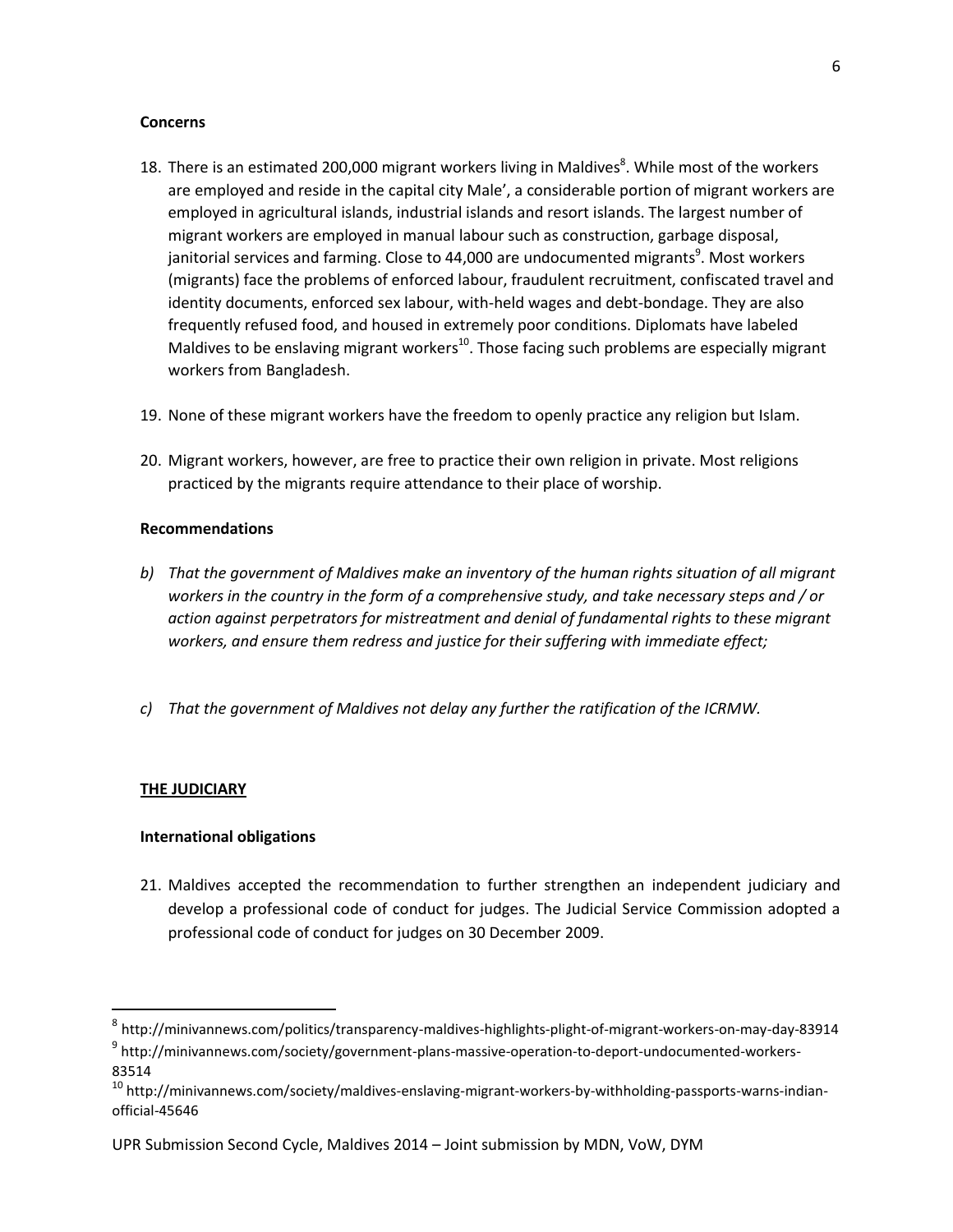- 22. Maldives accepted the recommendation to provide human rights training for judges in order to enhance their current knowledge of human rights principles. No such training has been conducted to date.
- 23. Maldives accepted the recommendation to implement the United Nations Basic Principles on the Independence of the Judiciary and the Role of Lawyers. The United Nations Special Rapporteur on the Independence of Judges and Lawyers, Gabriela Knaul, noted that most of the legal practice in Maldives is contrary to these basic principles<sup>11</sup>.

# **Constitutional and legislative framework**

- 24. Article 157 of the Constitution prescribes the formation of a Judicial Service Commission (JSC), which is mandated by Article 148 of the Constitution the appointment of all judges except the Chief Justice and the Supreme Court Justices.
- 25. Article 149 of the Constitution prescribes that all judges shall be appointed according to a law, and that appointed judges shall have the educational standard and capacity and conduct to hold such a position.
- 26. Article 285 of the Constitution states that the JSC shall determine whether sitting judges are in accordance with the characteristics prescribed in Article 149, within two years from the date of adoption of the Constitution $^{12}$ .
- 27. The Judges Act came into force on  $10<sup>th</sup>$  August 2010, two days after the prescribed duration for the JSC to determine whether sitting judges fitted the prescription in Article 149 of the Constitution.

# **Concerns**

 $\overline{\phantom{a}}$ 

28. A fundamental question on the breach of Article 285 of the Constitution by the Judicial Service Commission (JSC) in re-appointing judges after the ratification of the Constitution on 7 August 2008 remains un-checked<sup>13</sup>. The Supreme Court judges were sworn in for life before the Judges Act was enacted. It should be noted that the Act specifying the mandatory qualifications for judges came into force after this significant event and no checks have been made to ensure whether these judges comply with the qualifications stated in the Judges Act. The JSC designed a criteria of judges which enveloped all of the sitting judges, regardless of low educational

<sup>&</sup>lt;sup>11</sup> http://www.ohchr.org/en/NewsEvents/Pages/DisplayNews.aspx?NewsID=13037&LangID=E

 $12$  The Constitution was adopted on 7 August 2008.

<sup>13</sup> http://www.fidh.org/IMG/pdf/maldivesen.pdf

UPR Submission Second Cycle, Maldives 2014 – Joint submission by MDN, VoW, DYM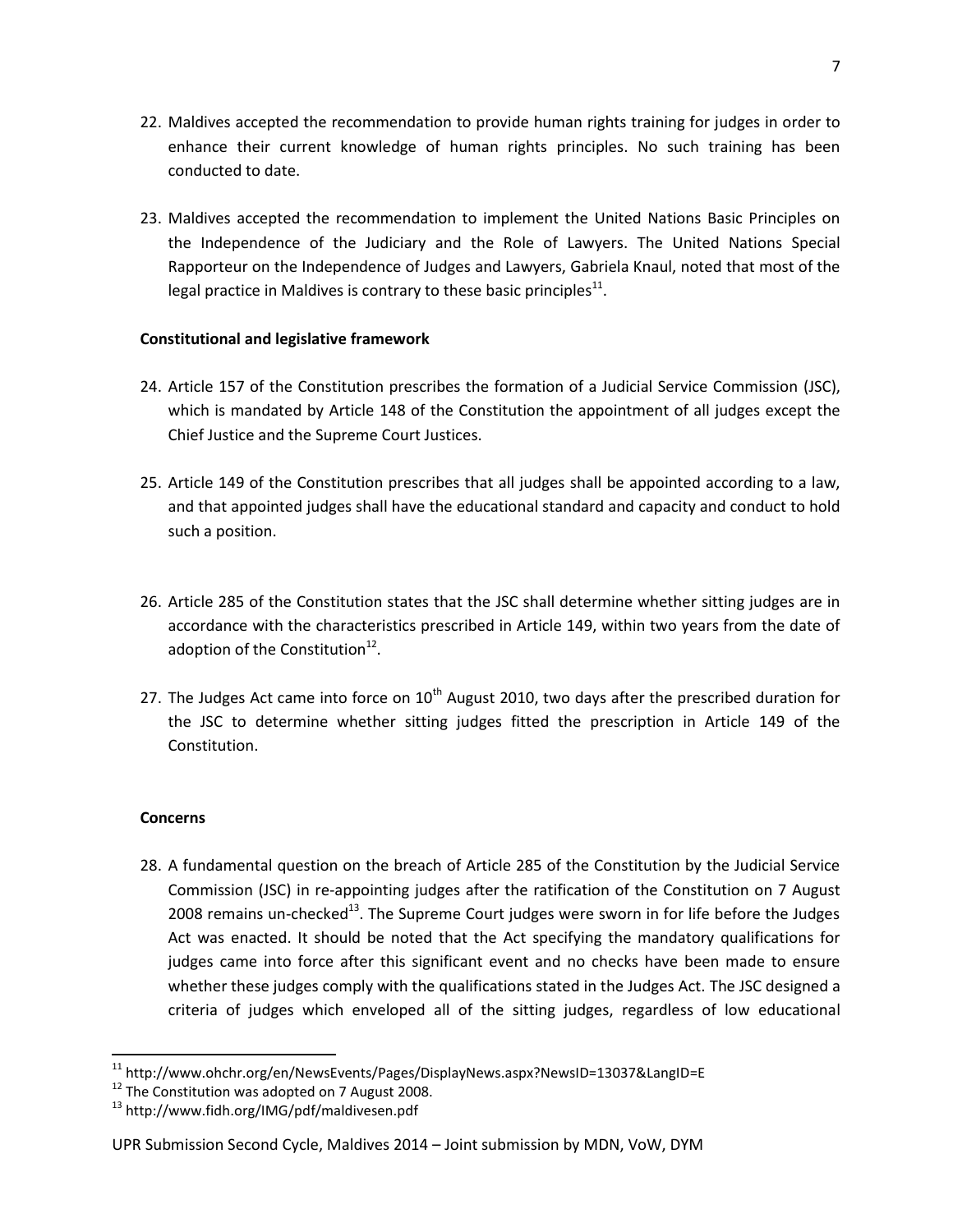background and ignored allegations of criminal offenses and misconduct. This criteria was designed citing the lack of a law governing the criteria of judges within the duration that the Constitution granted for the approval of sitting judges $^{1415}$ .

- 29. Instead of following recommendations to address existing issues and respect fundamental rights guaranteed by the Constitution, the Supreme Court has, on 24 July 2014, adopted new regulations criminalising on contempt of court<sup>16</sup>. The new regulations specify spoken or written words as well as deeds and gestures that constitute contempt of court to include portraying the judiciary in a negative light, any utterance or action that demeans a court, a judge, or court officer, "criticising or berating a court or a judge, or committing any act that causes loss of respect and dignity of a court or a judge, or attempting to bring the court into disrepute." Other actions specified as contempt of court include various forms of freedom of expression and even minor offenses specified in the Penal Code. Abuse of legal concepts, especially the concepts of "independence of the judiciary" and "contempt of Court" by the Courts to censure freedom of expression and prevent criticism of the Courts and judges was raised as an issue of serious concern by the UN Special Rapporteur on the Independence of Judges and Lawyers, Ms. Gabriela Knaul, in her report  $(2012)^{17}$ . At least two lawyers have been suspended for "contempt of Court" following their criticism of Courts on social media<sup>18</sup>; and at least one lawyer, one journalist and one MP was prosecuted for criticism of the Supreme Court on a TV programme $^{19}$ .
- 30. Allegations of criminal offences and misconduct by judges remain without investigation and the Judicial Service Commission is seen to cover-up judges' misconduct and protect judges instead of conducting investigations into allegations and holding judges accountable<sup>20</sup>. This has led to impunity in judges and the eroding of public confidence in the justice system. Transparency Maldives survey[6] (2014) found 46% of the public had "no confidence at all" in the courts, 33% having "some confidence" and only 20% expressing satisfaction with the courts<sup>21</sup>.
- 31. Politicisation of the Courts, especially the Supreme Court, is evident in its interventions in the presidential elections (2013)<sup>22</sup>, and thereafter the removal of the Elections Commissioner weeks before the parliamentary elections (2014), sentencing him to six months imprisonment for

l <sup>14</sup> http://www.dhivehisitee.com/wp-content/uploads/2012/The%20Failed%20Silent%20Coup.pdf

<sup>15</sup> http://minivannews.com/politics/maldives-future-a-cycle-of-failed-governments-report-51704

<sup>16</sup> http://minivannews.com/politics/supreme-court-enacts-new-contempt-of-court-regulations-89036

<sup>17</sup> http://minivannews.com/politics/a-justice-system-in-crisis-un-special-rapporteurs-report-58541

<sup>18</sup> http://minivannews.com/politics/supreme-court-suspends-prominent-lawyer-pending-investigation-forcontempt-75883

<sup>&</sup>lt;sup>19</sup> http://minivannews.com/politics/supreme-court-questions-mdp-lawyer-hisaan-hussain-over-alleged-contemptof-court-72316

<sup>&</sup>lt;sup>20</sup> http://minivannews.com/politics/mdn-to-seek-court-order-compelling-jsc-to-reconsider-judge-hameeddecision-87804

<sup>&</sup>lt;sup>21</sup> http://transparency.mv/en/publications/downloads/democracy-at-the-crossroadsb3e3e393c77e35a4a3f3cbd1e429b5dc

<sup>&</sup>lt;sup>22</sup> http://minivannews.com/politics/civil-society-joins-criticism-of-supreme-courts-actions-against-ec-78522

UPR Submission Second Cycle, Maldives 2014 – Joint submission by MDN, VoW, DYM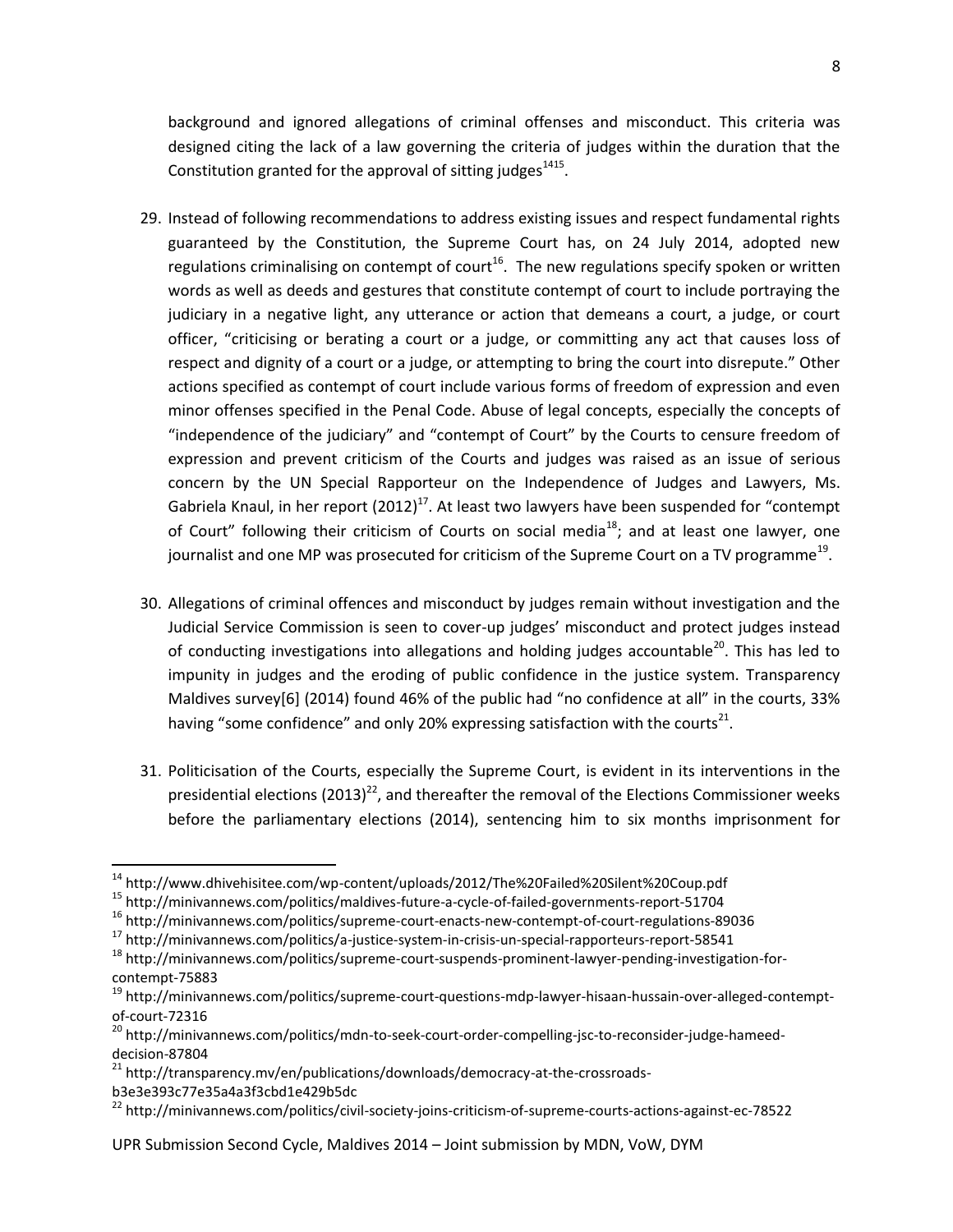contempt of court<sup>23</sup>. The international community observing elections 2013 raised concerns on the conduct of the Supreme Court and the politicisation of the courts. The result of the intervention was the annulment of the first round of elections, whereby the right to vote was stripped of the citizens of the Maldives.

# **Recommendations**

*d) That the government of Maldives and the Parliament expedite all necessary actions in order to fully implement the Article 285 of the Constitution, amend the criterion of judges according to the Article 149 of the Constitution, and hold accountable those in charge of conducting discipline of judges, namely the Judicial Service Commission.*

# **RIGHTS OF WOMEN AND THE GIRL CHILD**

# **International obligations**

- 32. Maldives rejected the recommendation made on ratifying the 1951 Refugee Convention and the 1967 Protocol to prevent, suppress and punish trafficking in persons due to financial and technical capacity constraints.
- 33. In March 2010, Maldives withdrew its reservation on Article 7(a) of CEDAW as the 2008 Constitution removed the gender bar which existed in the previous Constitution of 1998 that prevented a woman from holding the position of Head of State.
- 34. Maldives agreed to remove its reservations, on CEDAW Article 16, paragraphs 1(a), 1(b), 1(e), 1(g) and 1(h), and paragraph 2 of Article 16. The changes have not yet taken place.

# **Constitutional and legislative framework**

- 35. The Article 17 of the Constitution assures equality between men and women.
- 36. In 2012 Maldives enacted laws on Prevention of Domestic Violence Act (3/2012). This Act addresses the investigation, prosecution and punishment of perpetrators of violence against women.
- 37. The Family Law (4/2000) was amended in 2013. However, the amendment (11/2013) made to the Family Law does not address existing issues that girls and women face such as female genital mutilation and circumcision, withdrawal from school and being coerced into marriages, all of which are subject to the will of their paternal guardians . Further amendments need to be made

<sup>&</sup>lt;sup>23</sup> http://minivannews.com/politics/supreme-court-strips-fuwad-fayaz-of-ec-membership-79344

UPR Submission Second Cycle, Maldives 2014 – Joint submission by MDN, VoW, DYM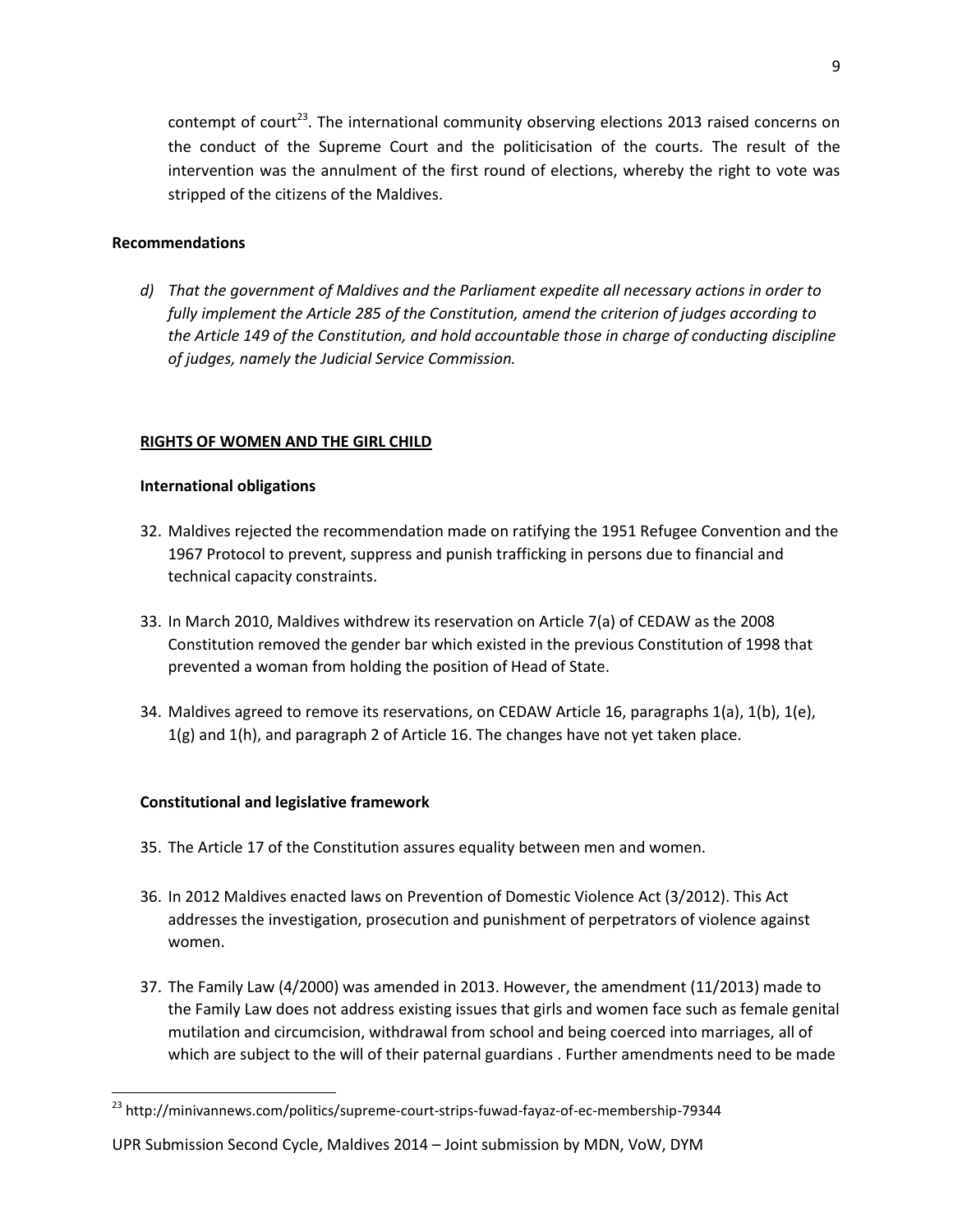with respect to the removal of Articles mentioned in para 1.3 concerning the equality of men and women in all matters relating to marriage and family relations.

- 38. The Law on Prevention of Sexual Harassment and Sexual Abuse (law number 16/2014) was ratified in 2014. The law addresses gender discrimination at workplaces, educational institutes and other service providers. It mandates the creation of a committee to investigate sexual harassment complaints at all workplaces with more than 30 employees.
- 39. The Sexual Offenses Act (law number 17/2014) was ratified this year. It is noteworthy that the Act criminalises marital rape in exceptional circumstances, which relates to the intentional transference of a sexually transmitted disease to a wife.
- 40. The President recently merged the Department of Gender with the Attorney General's Office with the title 'Ministry of Gender and Law.

# **Concerns**

- 41. There has been a rise in sexual and domestic violence against women and girls despite the enactment of Prevention of Domestic Violence Act and Sexual Offences Act<sup>2425</sup>. Victims and survivors of domestic violence systematically fail to get justice because the judicial system favors confessional rather than forensic evidence<sup>26</sup>.
- 42. Women continue to disproportionately receive flogging sentences due to the fact that sentence to flog is passed based on confession to sexual intercourse outside of marriage. It is noted that a higher proportion of women confess to the act in courts while men choose to deny these acts, whereby only women received the sentence to flog due to the lack of a system of forensic investigation into the matter. The UN High Commissioner for Human Rights, Madam Navi Pillay has noted the practice of flogging in the Maldives as a breach of its obligations under several human rights treaties<sup>27</sup>.
- 43. Access to reproductive health care remains an issue for unmarried women due to criminalisation of giving birth outside of wedlock, and reporting by health caregivers. This leads to illegal and unsafe abortion practices, as these are areas perceived to be sensitive and controversial in the social context. The State's lack of acknowledgement of these issues is highly irresponsible<sup>28</sup>.

UPR Submission Second Cycle, Maldives 2014 – Joint submission by MDN, VoW, DYM

<sup>&</sup>lt;sup>24</sup> http://www.haveeru.com.mv/news/49609

<sup>25</sup> http://www.unicef.org/rosa/protection\_7972.htm

<sup>&</sup>lt;sup>26</sup> http://minivannews.com/society/fourteen-year-old-girl-latest-victim-in-surge-of-rape-crimes-62270

<sup>27</sup> http://minivannews.com/politics/maldivian-islamic-groups-call-for-arrest-of-un-high-commissioner-on-humanrights-28676

<sup>&</sup>lt;sup>28</sup> http://minivannews.com/society/discovery-of-dead-baby-in-outdoor-shower-a-distressing-reminder-of-themaldives-failure-to-address-unwanted-pregnancies-39815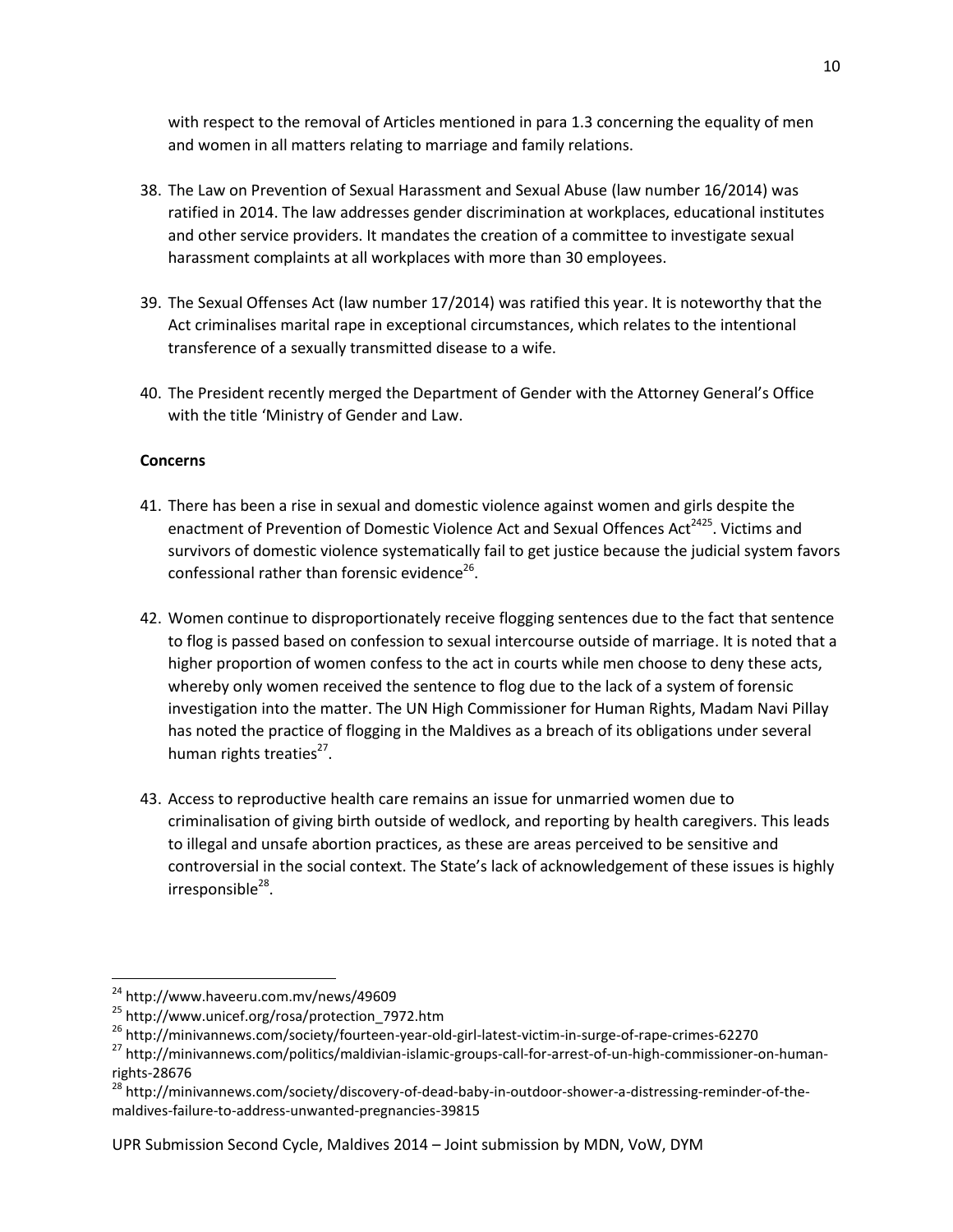- 44. There is a growing concern that although child marriages are not allowed by the State, it has become frequent practice by families where children are married off to much older men outside of courts, rendering these marriages undocumented. Although to a lesser extent, it is also known that children are being given away as concubines too. The police have intervened in some cases while there is no monitoring of the situation or preventive measures. Several issues such as female genital mutilation, circumcision, refused schooling and immunisation are faced by girls due to the rise in fundamentalist views in the country<sup>2930</sup>. The fact that FGM was encouraged and promoted by a statement made by the Vice President of the Fiqh Academy, Dr. Iyaz Abdul Latheef on MvislamQA.com, is particularly concerning $^{31}$ .
- 45. While the government has announced commitment to have more women in public life by raising women's representation in independent institutions, committees and other decision-making bodies, women are not equally represented in these bodies. The Elections Commission is an allmale body, and the government recently announced an all-male Sports Commission. The last parliament held 5 out of 77 elected women MPs while the proportion has diluted to 5 out of 85 for the present parliament.
- 46. The Supreme Court overturning the vote of no-confidence by the Parliament against President of the Civil Service Commission on charges of sexual harassment of a female employee, encourages such forms of violence against women to thrive within the workplace<sup>32</sup>.

# **Recommendations**

- *e) That the government of Maldives not delay any further the removal of reservation placed on the Article 16 of the CEDAW;*
- *f) That the government of Maldives as a matter of urgency stop the continuation of, and take*  lawful action against those imposing female genital mutilation and circumcision on girls and *women.*
- *g) That the government of Maldives shall, in public consultation and in collaboration with civil society conduct a full review of the Family Law (law number 4/2000).*
- *h) That the government of Maldives as a matter of urgency take lawful action against those encouraging the removal of girls from schools, those discouraging the immunisation of children, and birth control.*

<sup>&</sup>lt;sup>29</sup> http://minivannews.com/society/rising-religious-fundamentalism-conservative-thinking-impacting-womendepartment-of-national-planning-60859

<sup>30</sup> http://minivannews.com/society/fiqh-academy-vp-condemns-sexual-offenses-bill-for-conditionalcriminalisation-of-marital-rape-74565

<sup>31</sup> http://minivannews.com/politics/figh-academy-vp-endorses-female-genital-mutilation-77037

<sup>&</sup>lt;sup>32</sup> http://minivannews.com/politics/supreme-court-overturns-parliaments-dismissal-of-csc-chair-mohamed-fahmyfor-sexual-harrasment-54719

UPR Submission Second Cycle, Maldives 2014 – Joint submission by MDN, VoW, DYM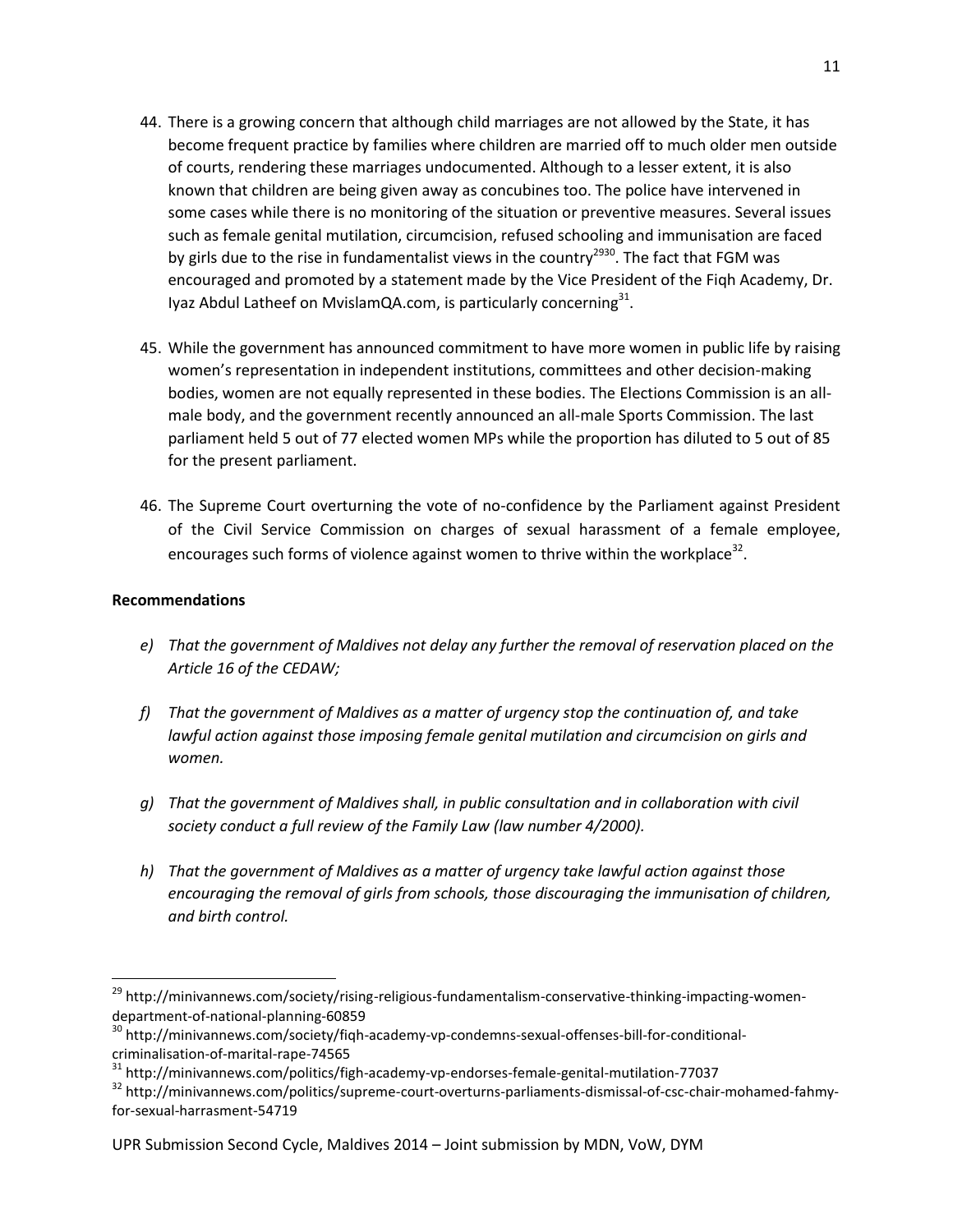# **TORTURE AND POLICE BRUTALITY**

# **Scope of International Obligations**

47. The Maldives ratified the CAT in April 2004 and its Optional Protocols in February 2006. The Maldives ratified the ICCPR and its First Optional Protocols in September 2006.

# **Constitutional and legislative framework**

- 48. Articles 45 to 54 of the Constitution assures the rights related to torture, inhumane and degrading treatment.
- 49. Prevention of Torture Act (law number 13/2013) defines forms of torture and inhumane or degrading treatment, those that can be stated state officials among perpetrators, how an act is constituted as a form of torture and penalties for the crimes.
- 50. Police Act (law number 5/2008) defines the mandate of the police, the police hierarchy, the powers of the police and obedience to orders.
- 51. Regulation of the Police Use of Force, under the Police Act, regulates the forms of authority and power that the police have and how it should be used.

# **Concerns**

- 52. Following the controversial transition of power in 2012 the report of the Commission of National Inquiry (CoNI) highlighted the issue of brutality by the police and security services which the then Attorney General Azima Shakoor openly rejected on state media<sup>33</sup>. Investigation reports and recommendations by the Human Rights Commission and Police Integrity Commission included similar remarks regarding the law enforcement agencies<sup>343536</sup>. Some of the police officers were recommended by the PIC to be discharged from service, however these recommendations are left unheeded by the government<sup>3738</sup>.
- 53. It is gravely concerning that reports of torture in the prisons and detention centers in Maldives have begun to increase. Testimonials of those released or transferred to medical care have

<sup>33</sup> http://www.miadhu.com/2012/09/local-news/no-actions-will-be-taken-against-police-and-army-officers-ag/ <sup>34</sup> http://www.haveeru.com.mv/mma/44095

<sup>3535</sup> http://minivannews.com/politics/police-crackdown-on-february-8-brutal-without-warning-hrcm-42434 <sup>36</sup> http://minivannews.com/politics/pic-concludes-investigation-into-brutal-and-inhuman-conduct-by-policeduring-power-transfer-59003

<sup>&</sup>lt;sup>37</sup> http://minivannews.com/politics/february-9-detainees-in-addu-%E2%80%9Cforced-to-walk-on-smolderingcoals%E2%80%9D-say-former-pic-chair-77183

<sup>&</sup>lt;sup>38</sup> http://minivannews.com/politics/%E2%80%9Cwhat-police-officers-did-on-february-6-7-and-8-werecrimes%E2%80%9D-police-integrity-commission-52508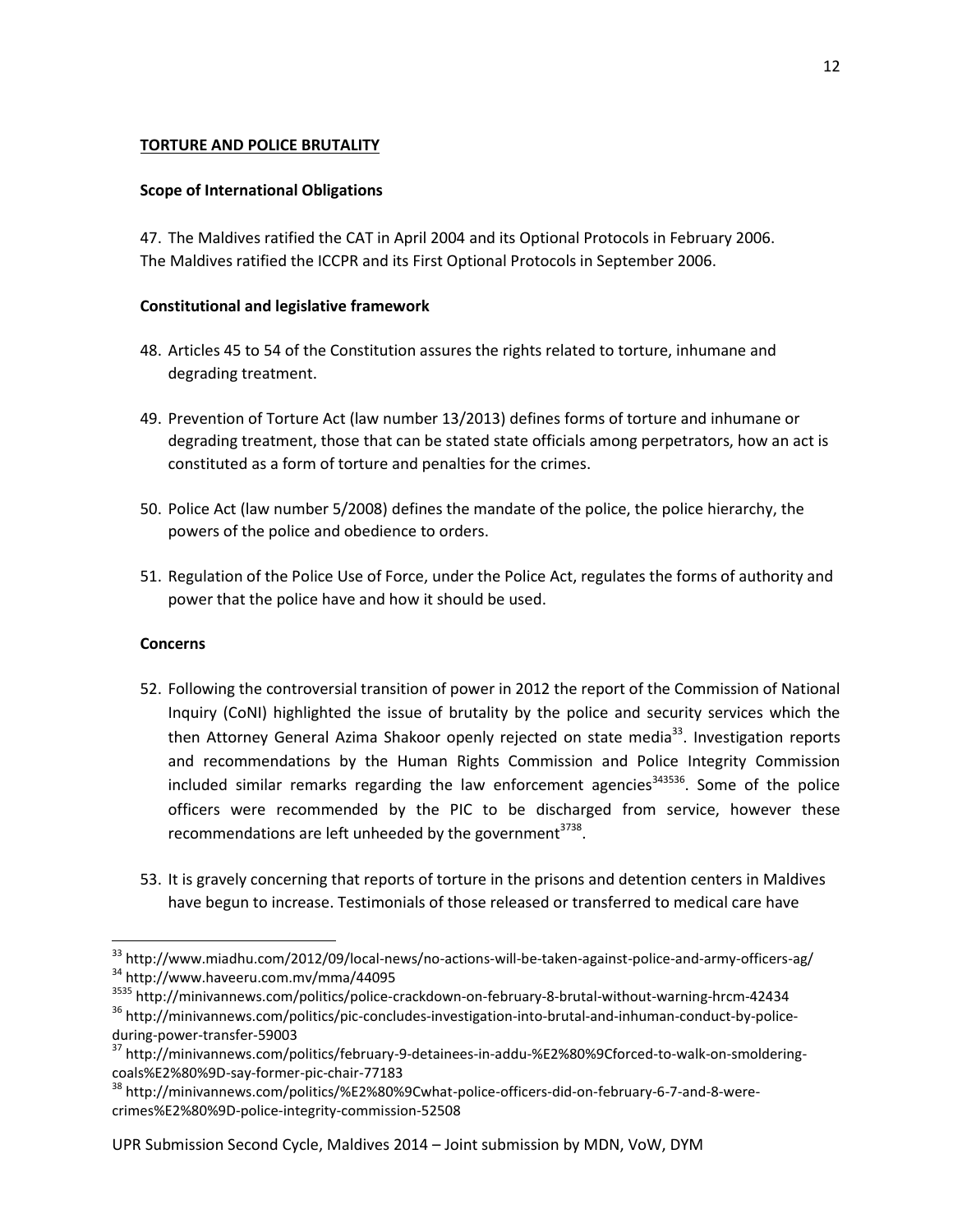relayed accounts of different forms of torture and maltreatment by State officials. A young inmate from Maafushi jail was beaten to death inside his cell by inmates from other cells. It is alleged that prison guards are implicated in this murder<sup>39</sup>. A second inmate, a young man sentenced for drug use, is currently undergoing intense medical care after having to undergo several critical surgeries due to severe infections caused by negligence of prison guards in attending to a toothache that the inmate repeatedly requested for.

- 54. A large group of youth were arrested from a party on a picnic island, where the young men and women were subjected to police brutality, foul language and humiliating treatment. Furthermore the police refused to allow the girls to change clothes from beachwear, and ordered them to wear used men's sarongs while they were brought to the Criminal Court for extension of detention<sup>40</sup>.
- 55. Several cases of torture and inhumane treatment have been filed at different institutions including the Human Rights Commission, the Police Integrity Commission, the Department of Penitentiary and Rehabilitation Service and the Maldives Police Service. However, almost all cases end with no redress, and a culture of impunity and lack of confidence in the criminal justice system<sup>414243</sup>.

# **Recommendations**

- *i) That the government of Maldives take lawful action against perpetrators of police brutality, torture and inhumane treatment with immediate effect;*
- *j) That the government of Maldives fully comply with recommendations made by the Police Integrity Commission and the Human Rights Commission of Maldives with regard to the actions of the police on 6,7 and 8 February 2012.*

# **CONCLUSION**

 $\overline{a}$ 

56. Close analysis of the situation of human rights in the country and developments since the first cycle of UPR show that compliance with international human rights obligations is at a very superficial level in the Maldives. Enactment of legislation will not suffice when the State allows other legislation to curb those rights that obligations mandate. Furthermore, legislation and good will can only bear fruit with implementation.

<sup>&</sup>lt;sup>39</sup> http://minivannews.com/society/hospitalised-maafushi-inmate-ibrahim-azar-dies-from-injuries-83120

<sup>40</sup> http://minivannews.com/society/the-authorities-arrived-in-a-wave-of-terror-says-eyewitness-of-anbaraaarrests-83439

<sup>41</sup> http://minivannews.com/politics/no-redress-no-compensation-no-reconciliation-87876

<sup>42</sup> http://minivannews.com/politics/mdp-mp-submits-resolution-to-form-commission-to-investigate-torture-45942

<sup>43</sup> http://www.uncuffedmv.com/

UPR Submission Second Cycle, Maldives 2014 – Joint submission by MDN, VoW, DYM